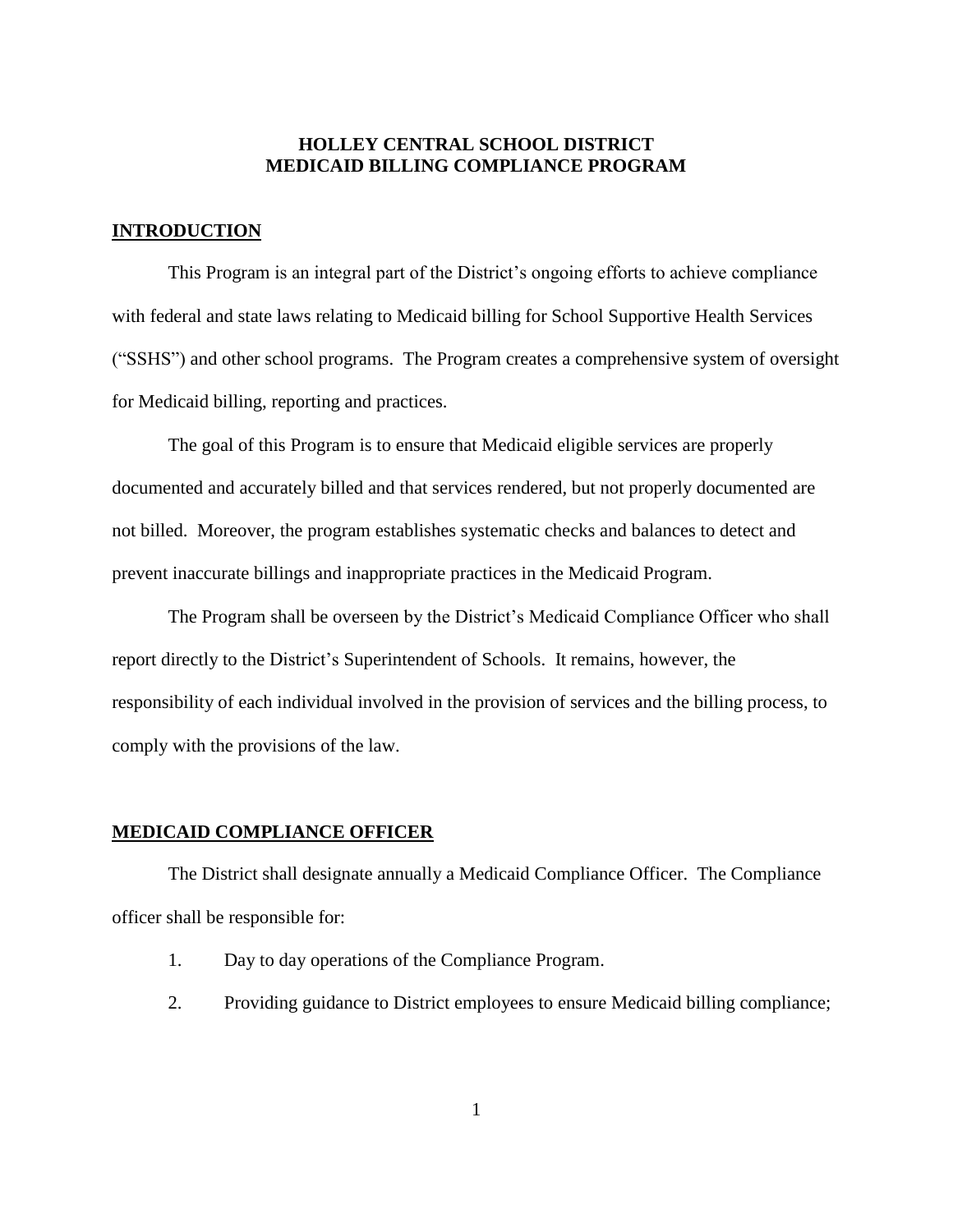3. Development and delivery of District in-service training on compliance issues, expectations, and maintenance of documentation for the same;

4. The coordination of system-wide and/or department-specific audits of records on an ongoing basis;

5. Communications to District employees and to service providers on any changes to the laws and regulations regarding Medicaid billing and this Program;

6. The investigation of allegations of improper billing practices and the reporting of the same.

The Compliance Officer shall report directly to the District's Superintendent of Schools and shall periodically report to the Board of Education on the District's Compliance Program.

## **COMPLIANCE**

Billing for Medicaid eligible school services will be done in compliance with all applicable state and federal laws and regulations. Specifically, no bill for reimbursement shall be submitted unless it was actually performed and documented by the service provider.

The District is committed to maintaining the accuracy of every claim it processes and submits. Any false, inaccurate, or questionable claims should be reported immediately to the District's Medicaid Compliance Officer.

False billing is a serious offense. Federal and State rules prohibit knowingly and willfully making or causing to be made any false statement or representation of a material fact in an application for benefits or payment. It is also unlawful to conceal or fail to disclose the occurrence of an event affecting the right to payment with the intent to secure payment that is not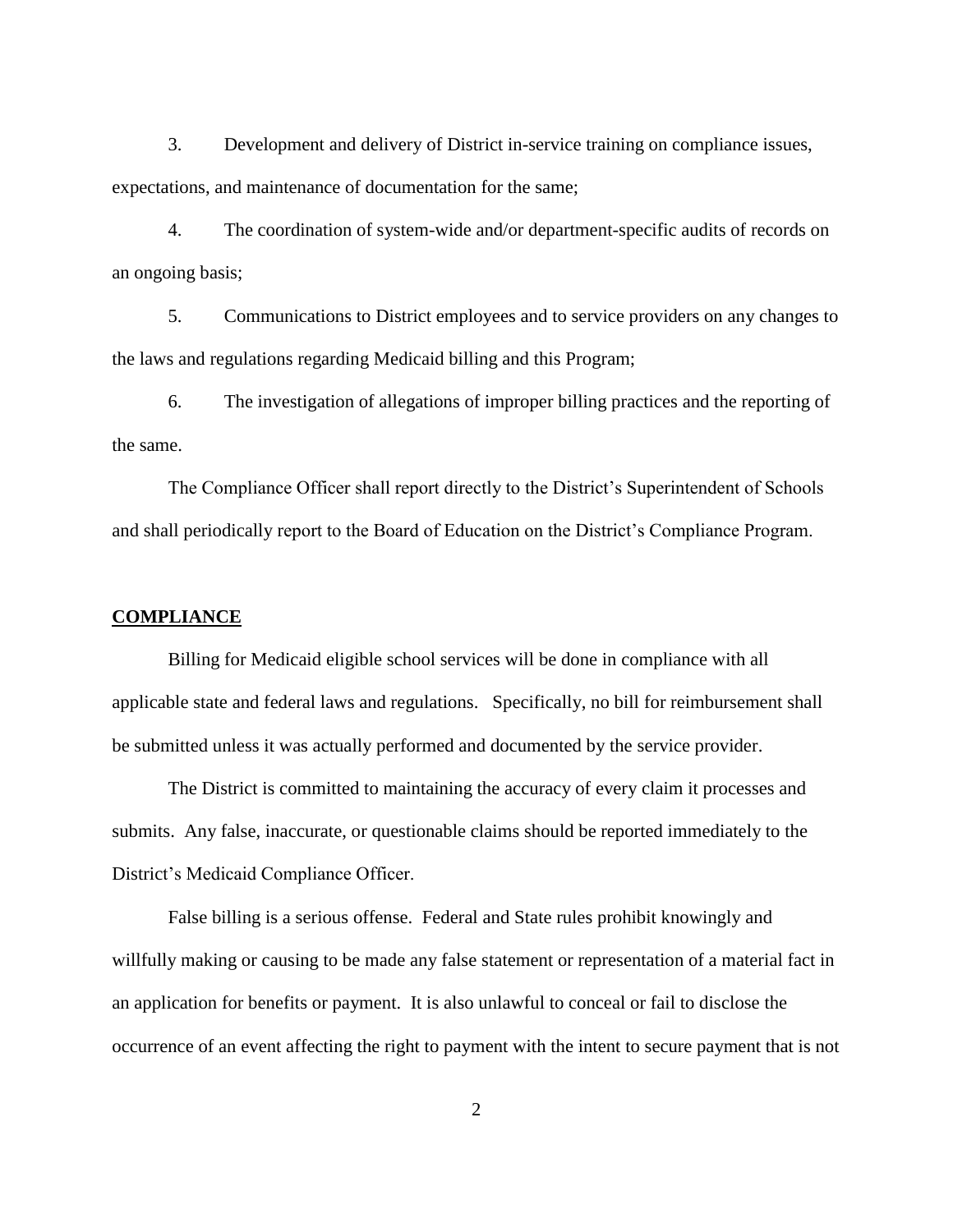due.

In addition to criminal penalties, the Federal False Claims Act permits substantial civil monetary penalties against any person who submits false claims. The Act provides a penalty of triple damages as well as fines up to \$10,000 for each false claim submitted. The persons involved in submitting false claims (as well as the District) may be excluded from participating in the Medicaid programs.

Numerous other federal laws prohibit false statements or inadequate disclosure to the government and mandate exclusion from Medicaid programs. It is illegal to make any false statement to the federal government, including statements on Medicaid claim forms. It is illegal to use the U.S. mail to scheme to defraud the government. Any agreement between two or more people to submit false claims may be prosecuted as a conspiracy to defraud the government.

The District promotes full compliance with each of the relevant laws by maintaining a strict policy of ethics, integrity, and accuracy in all its financial dealings. Each employee and professional, including outside consultants, who is involved in submitting charges, preparing claims, billing, and documenting services is expected to maintain the highest standards of personal, professional, and institutional responsibility. Individuals who fail to report suspected problems, participate in non-compliance behavior and/or encourage, direct or facilitate noncompliance behavior may be subject to disciplinary action in accordance with the provisions of New York law and any applicable collective bargaining agreement.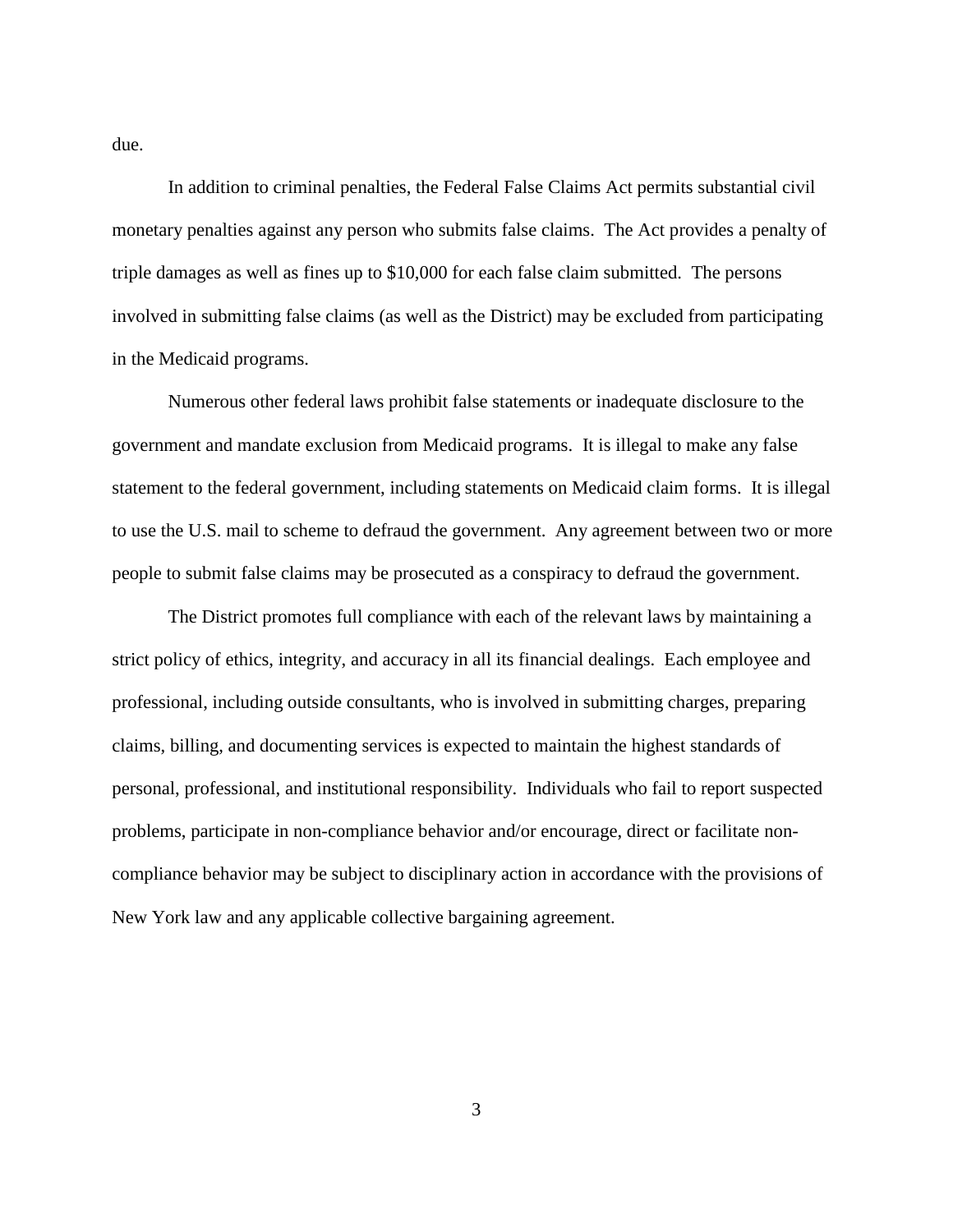## **EDUCATION AND TRAINING**

It is the Compliance Officer's responsibility is to ensure that every employee involved with the Medicaid service and billing process is educated about the applicable laws and regulations governing provider billing and documentation. Moreover, the District's Compliance Program shall be shared with all District employees, be available for inspection and shall be published on the District's website.

The Compliance Officer shall also develop, oversee and/or provide in-service training on Medicaid billing and documentation requirements for all staff involved in providing and/or billing for Medicaid services periodically and at other times, including initial employment or assignment. Such training shall be mandatory and the District shall maintain records of all trainings.

## **REPORTING AND INVESTIGATION**

## **Reporting**

Every employee in the District has the responsibility not only to comply with the laws and regulations, but to ensure that others do as well.

Employees must report non-compliance to their immediate supervisors, or the District's Compliance Officer. Supervisors are required to report these issues through established channels or directly to the District's Medicaid Compliance Officer at 585-638-6318 ext. 2014. Calls may be made anonymously, although the District encourages employees to provide their name and telephone number so that reports may be more effectively investigated.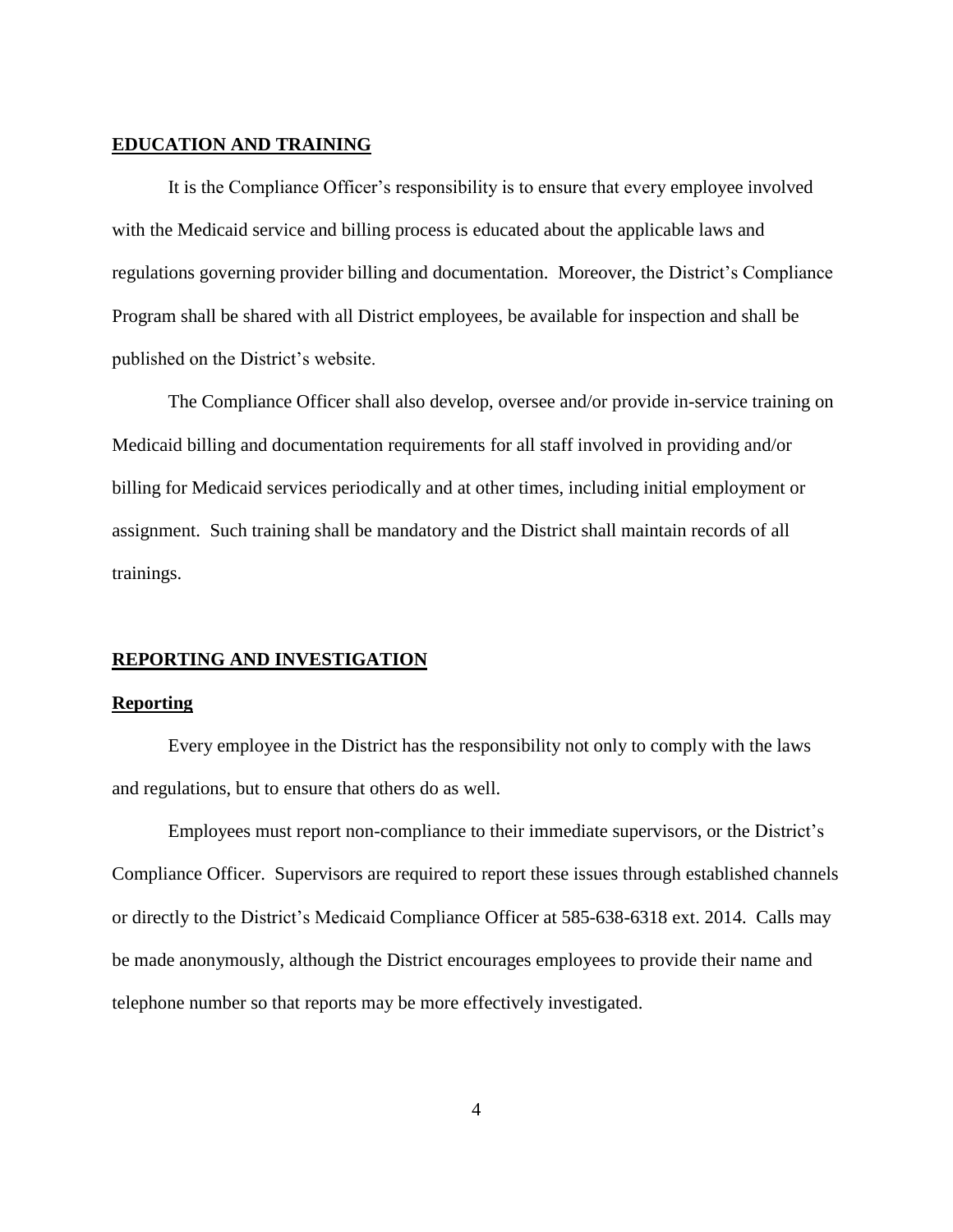Every attempt will be made to preserve the confidentiality of reports of non-compliance. All employees must understand, however, that circumstances may arise in which it is necessary or appropriate to disclose information. In such cases, disclosures will be on a "need to know" basis only.

## **Investigation**

The Compliance Officer will, personally or through his/her designee, investigate every report of non-compliance as soon as practicable. Investigations may include interviewing employees and/or reviewing documentation. Each employee must cooperate with such investigations.

Once the Compliance Officer completes an investigation, he/she will make a report to the Superintendent of Schools. The report will be the basis for the Compliance Officer's Program or recommendation of corrective action and/or discipline. Reports will be retained for a period of six years.

## **Non-Retaliation**

It is the policy of the district that no person shall retaliate, in any form, against a person who reports in good faith, an act or suspected act of non-compliance (although employees may be disciplined for making intentionally false reports of non-compliance). Any person who is found to have retaliated for such a report shall be subject to discipline. In addition, the Federal False Claims Act and New York State Law provide certain protections to individuals who are discharged, demoted, suspended or threatened, harassed or discriminated against by their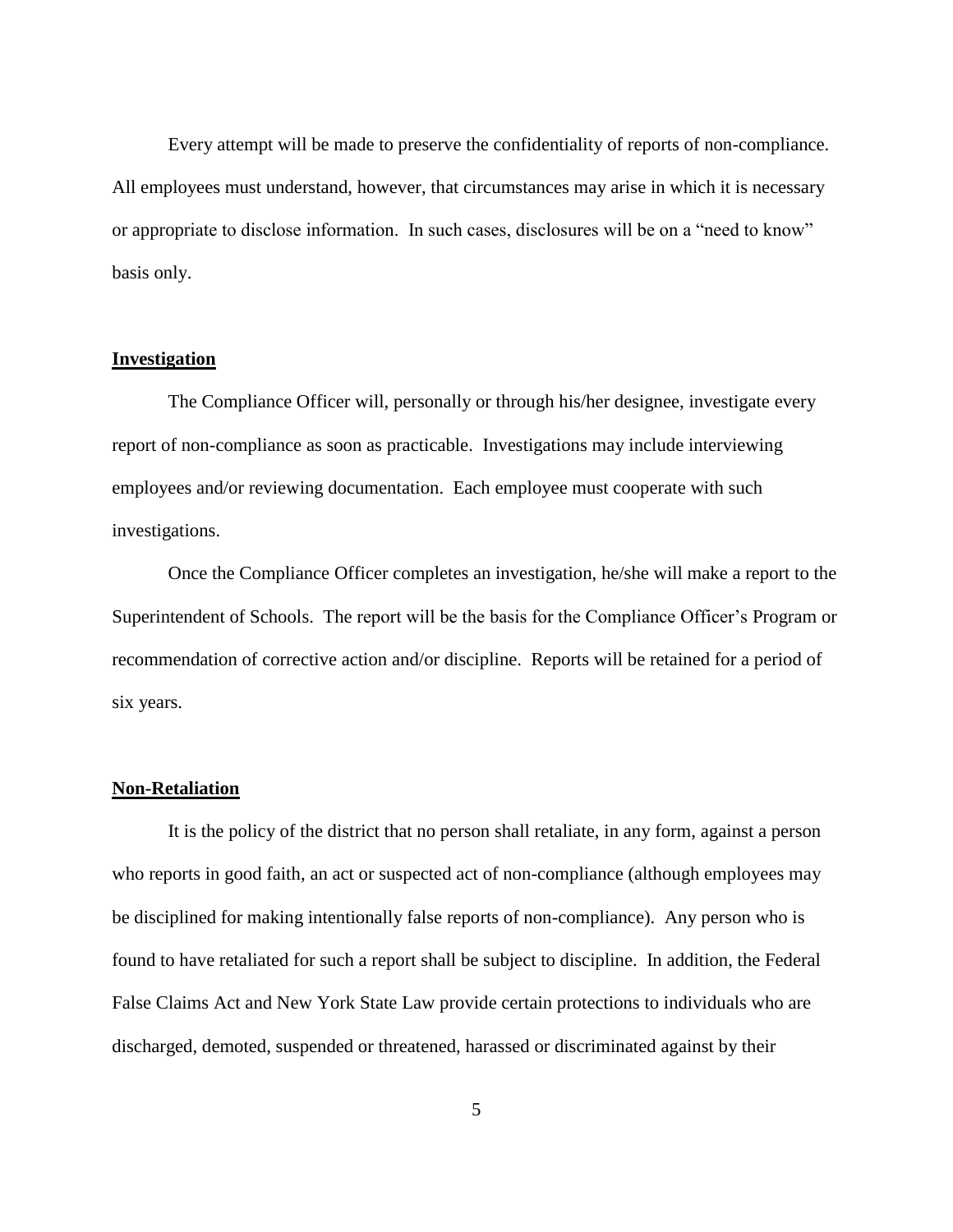employer in retaliation for assisting in the investigation, initiation or prosecution of a False Claims Act violation or which constitutes health care fraud under the New York State Penal Law.

# **Corrective Action/Sanctions**

In order to make this Compliance Program effective, the Compliance Officer will have authority to impose corrective action.

If a service provider or employee is found to be non-compliant in a single instance or relatively insignificant percentage of cases over a short period, the Compliance Officer may require that person to undergo a session of education or training.

If a provider or other employee fails to comply with billing or documentation requirements repeatedly, sanctions may be more severe.

Plans of correction and discipline may include, but are not limited to:

- 1. A requirement to undergo training;
- 2. A period of required supervision or approval of documentation before bills can be issued;
- 3. Expanded auditing, internal or external, for some period of time until compliance improves;
- 4. Self-reporting of violations; and
- 5. In sufficiently egregious cases, discipline.

In addition, the Compliance Officer may recommend some other appropriate course of action to correct non-compliance.